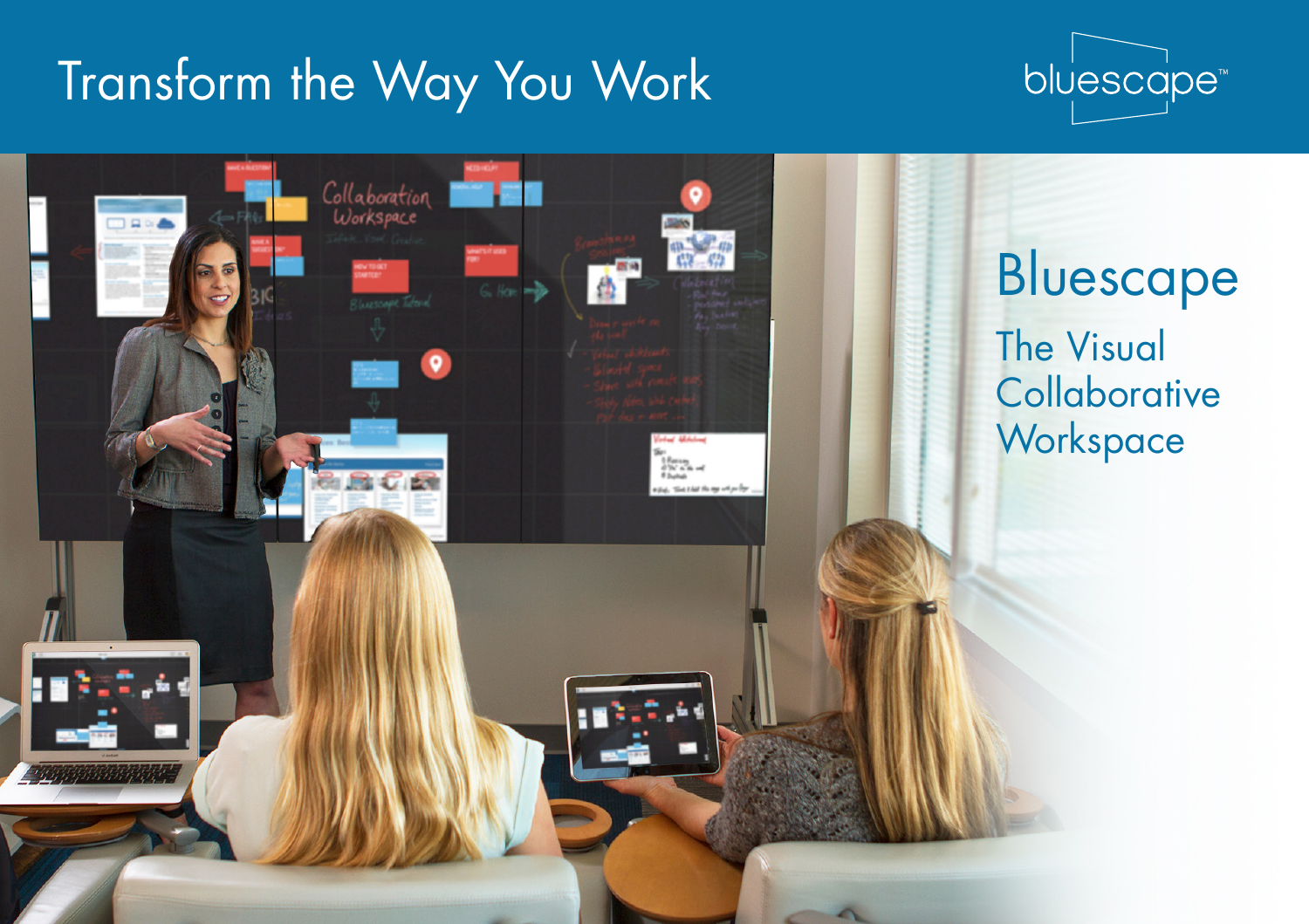## Simplify Your Work



Bluescape is a persistent cloud-based platform for visual collaboration, making it easy for individuals and teams to create, interact with, and share content in real-time on different devices.

### Bluescape is ideal for:

- Strategic planning
- Conceptualizing/ Visualizing
- Brainstorming
- Working sessions
- Project management
- Prototyping
- Design review
- Storyboarding
- Product development
- Presentations





*Bluescape works across different devices including tablets, laptops, and large touch screens.*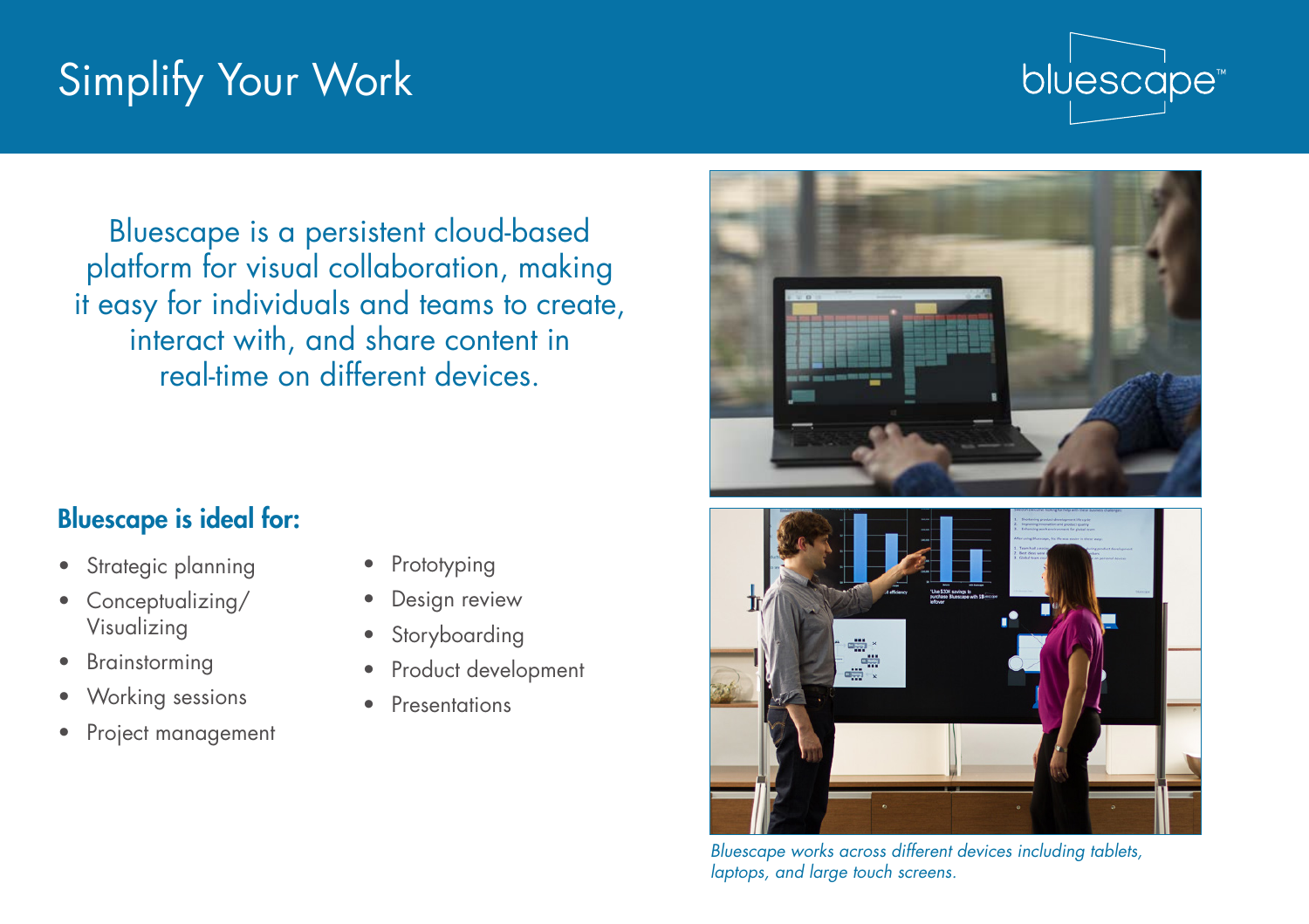### Better with Bluescape



Companies in every industry are realizing many benefits with the platform, including:

- Quality of work gets better
- Effective remote team interaction
- Real-time collaboration
- Reduced travel
- Faster decision-making
- Multi-user, any location, different devices
- Interactive presentations
- All strategic planning in one place
- Integrates the tools and applications you use today
- So much more

### Bluescape difference:

- **✓** Large scale visualization
- **✓** Cloud-based
- **Interactive co-creation**
- **✓** Mobile workforce
- **✓** Central repository
- **✓** Automatic file sync
- **✓** Parallel versus serial activity
- **✓** Touch-enabled



*Bluescape is a persistent cloud-based platform for real-time collaboration.*